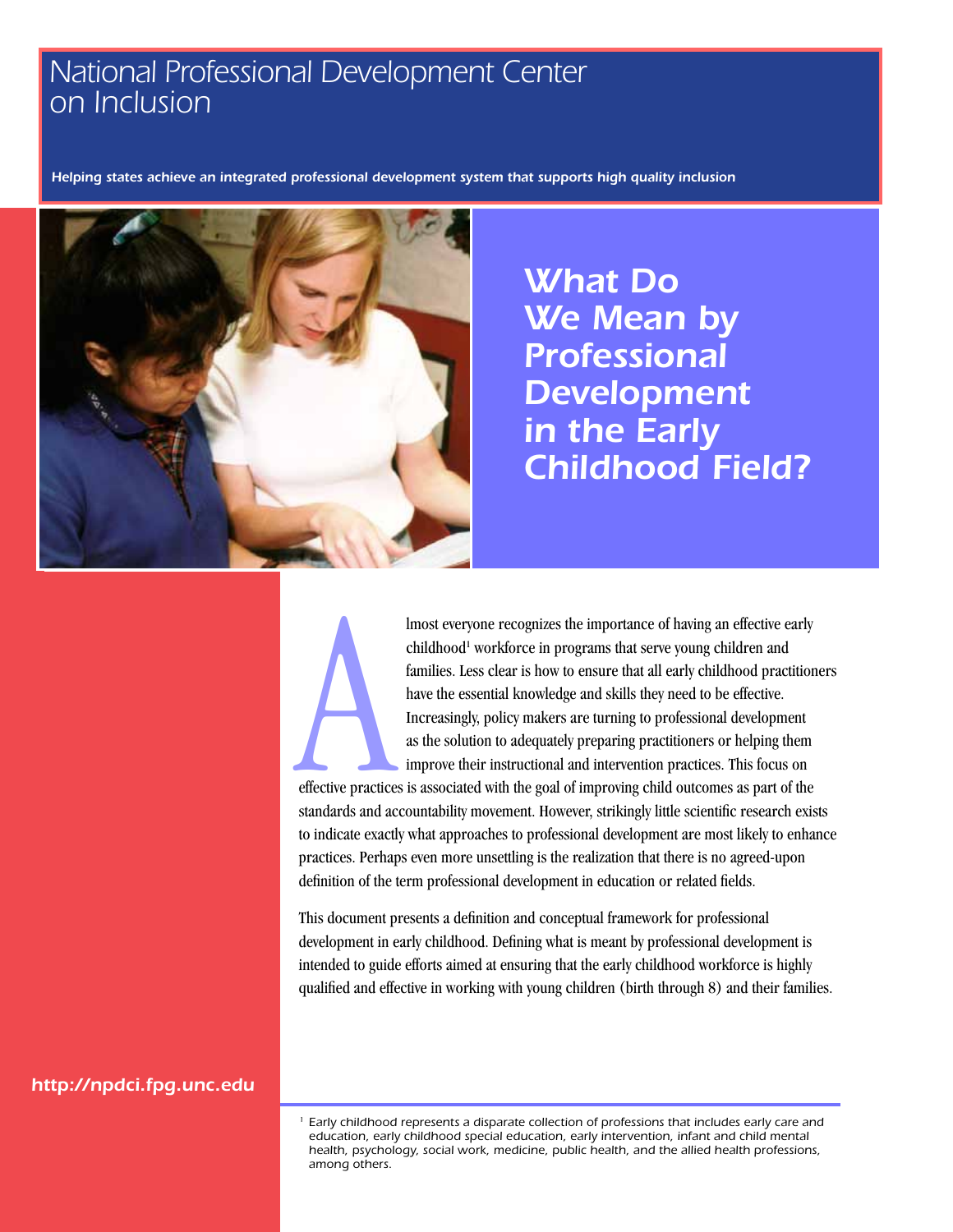## *Why a Definition of Professional Development Matters*

Current early childhood professional development efforts at national, state, and local levels are fragmented at best. Professional development opportunities can range from a single workshop to a semester-long academic course, offered by a medley of different professional development providers and varying widely with respect to the philosophy, content, and format of the learning experiences. Recently, a variety of approaches such as *technical assistance, coaching, consultation, mentoring, and communities of practice* have gained prominence as key components of early childhood professional development. However, there is little agreement on what each of these approaches means, how and when they can be used to enhance professional development, and if they are actually effective in improving professional practices.

Reaching consensus on the meaning of professional development in early childhood will (a) facilitate the coordination and integration of professional development across various sectors of the early childhood field, (b) highlight the need for a common set of professional competencies and standards for a diverse group of practitioners, and (c) assist in distinguishing various professional development approaches and matching learning opportunities with the characteristics and needs of the learners. Furthermore, defining professional development is necessary to evaluate its effects on improving professional practices and producing positive child and family outcomes. Without a shared understanding of what is meant by professional development, it is difficult, if not impossible, to compare various professional development programs or determine which components are most effective, for whom, and under what conditions.

## *Assumptions Guiding the Definition of Professional Development in Early Childhood*

The National Professional Development Center on Inclusion (NPDCI) reviewed the literature as the first step in developing a definition and conceptual framework of professional development to guide its work with states. This review led to six key assumptions about professional development:

- 1. The term professional development encompasses all types of facilitated learning opportunities, for example, those that result in college credit or degrees as well as those that generally are less intensive and do not yield credits or degrees; those that occur largely through formal coursework and those that are more informal and situated in practice.
- 2. The early childhood workforce constitutes a group of professionals who are widely diverse with respect to their roles (e.g., teachers, teaching assistants, care providers, paraprofessionals, disability specialists, consultants, technical assistance providers, family support providers, administrators); organizational affiliations (e.g., Head Start, child care, pre-kindergarten, preschool, and public school programs); qualifications, education, and experience; and racial, ethnic, socio-economic, cultural, and linguistic characteristics. They serve diverse young children who vary widely in terms of their abilities, race, ethnicity, socio-economic status, culture, and language.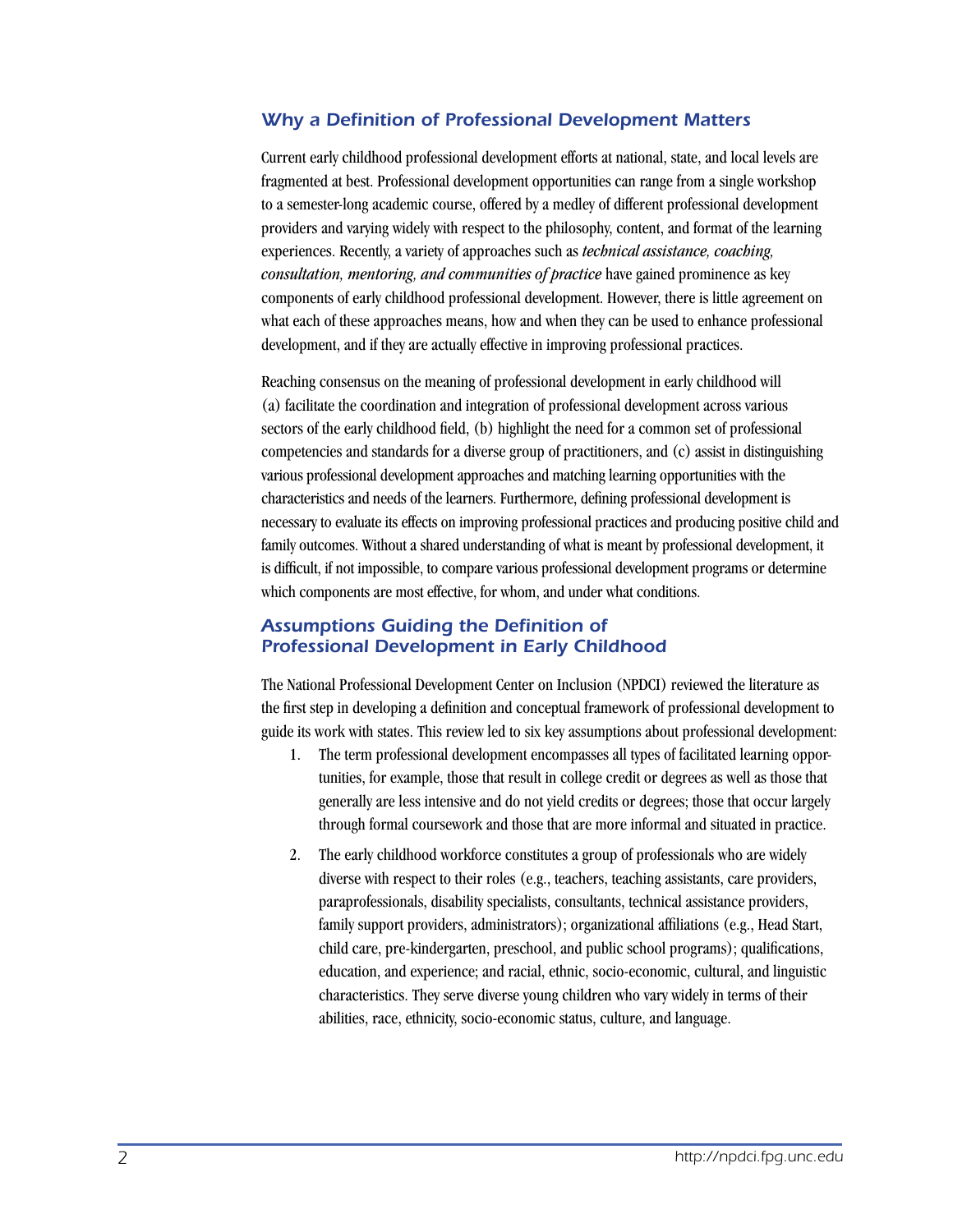- 3. Families of young children are essential partners in all aspects of early education and intervention, including professional development. Families can play key roles as both recipients and providers to enrich professional development for all learners. The role of families should be acknowledged in planning, delivering, and evaluating professional development, even though the term *professional* is used in the definition.
- 4. The role of *learners* in professional development is to *actively engage* in learning experiences that lead to the acquisitition of professional knowledge, skills, and dispositions and the application of this knowledge in practice.
- 5. The roles of *providers* in professional development are to *organize and facilitate*  learning experiences that respond directly to problems in practice.
- 6. Conceptualizing professional development as three intersecting components (the "who," the "what," and the "how") can be used as an organizing framework for planning and evaluating professional development. Although a comprehensive system of professional development must take into account a variety of other factors such as access to learning opportunities and incentives to participate, the "who," the "what," and the "how" may be viewed as the core of a professional development framework aimed at promoting highly effective teaching and intervening.

# *A Definition of Professional Development in Early Childhood*

The definition of professional development for early childhood proposed by NPDCI is as follows:

"*Professional development is facilitated teaching and learning experiences that are transactional and designed to support the acquisition of professional knowledge, skills, and dispositions as well as the application of this knowledge in practice. The key components of professional development include: (a) the characteristics and contexts of the learners (i.e., the "who" of professional development, including the characteristics and contexts of the learners and the children and families they serve); (b) content (i.e., the "what" of professional development; what professionals should know and be able to do; generally defined by professional competencies, standards, and credentials); and (c) the organization and facilitation of learning experiences (i.e., the "how" of professional development; the approaches, models, or methods used to support self-directed, experientially-oriented learning that is highly relevant to practice)."*

# *A Conceptual Framework for Professional Development*

To show how the definition of professional development can be applied to creating, implementing or evaluating effective early childhood professional development efforts, NPDCI offers the following conceptual framework (see Figure 1). Those who plan and implement professional development can use the conceptual framework first to think through each of the core components of a professional development program (the who, the what, and the how) and then to consider how these elements relate to each other. Policies, resources, organizational structures, access and outreach, and evaluation constitute contextual variables that must be taken into consideration in designing professional development.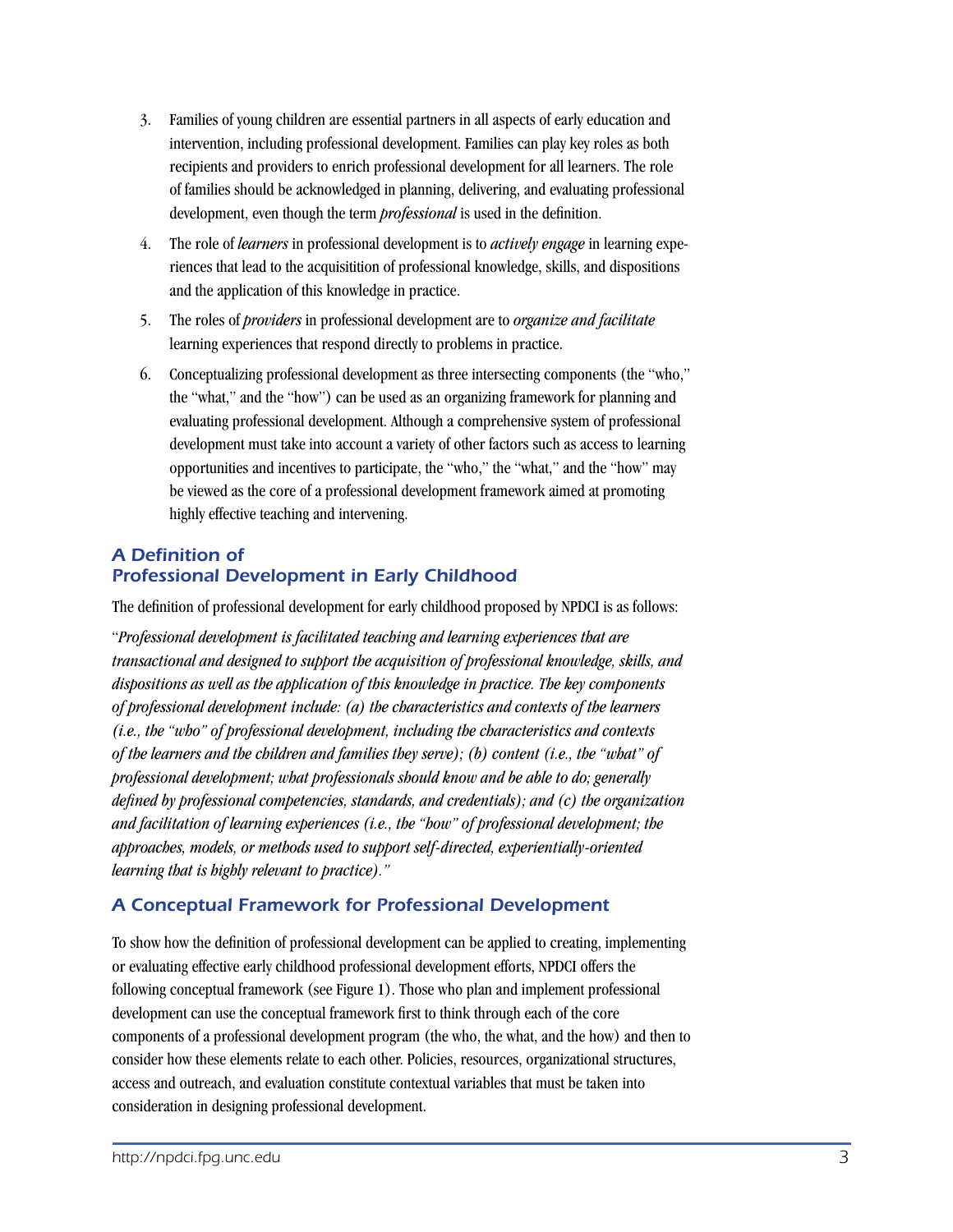**The "Who" of Professional Development***.* The emphasis on the learner or the "who" of professional development is a reminder that practitioners, who vary widely with respect to their qualifications, professions, experience, race, culture, and ethnicity, serve children and families who are themselves diverse in many respects. Professional development efforts must consider the characteristics and organizational contexts of both the providers and the learners.



**The "What" of Professional Development**. The emphasis on the content or the "what" defines the knowledge, skills, and dispositions that will be the focus of the professional development program. To help determine exactly what constitutes foundational knowledge for particular education or intervention practices, professional development providers can turn for guidance to professional competencies and standards, quality program standards, and expected outcomes for children and families. The "what" of professional development should help both providers and learners understand new approaches to teaching and learning, what a practice looks like in applied settings, the purpose of a particular practice, which program guidelines and standards relate to the practice, and what evidence exists to show that it is effective.

**The "How" of Professional Development***.* The emphasis on the organization and facilitation of learning experiences or the "how" can help identify the most promising professional development approaches. A small, but growing, body of empirical evidence suggests that professional development is more likely to be effective and enhance teaching and

learning when it has the following elements:

- 1. Professional development approaches are focused on professional practices and consist of content-specific rather than general instruction.
- 2. Professional development is aligned with instructional goals, learning standards, and the curriculum materials that practitioners use in practice.
- 3. Learning opportunities are intense, sustained over time, and include guidance and feedback on how to apply specific practices through methods such as coaching, consultation, or facilitated collaboration (e.g., communities of practice, teacher study groups).

# *Applying the Definition and Conceptual Framework to Organize Professional Development (An Example)*

One state<sup>2</sup> used the "who," the "what," and the "how" components as a way of organizing professional development to enhance early childhood program quality as part of their quality rating improvement system (QRIS) initiative. The goal was to ensure that regional consultants and technical assistance providers acquired the knowledge, skills, and dispositions needed to work collaboratively with practitioners to make overall improvements in their classrooms and to strengthen their inclusive practices for children with disabilities and their families.

*2This is an example of what a state might do, based on actual professional development activities across a number of states.*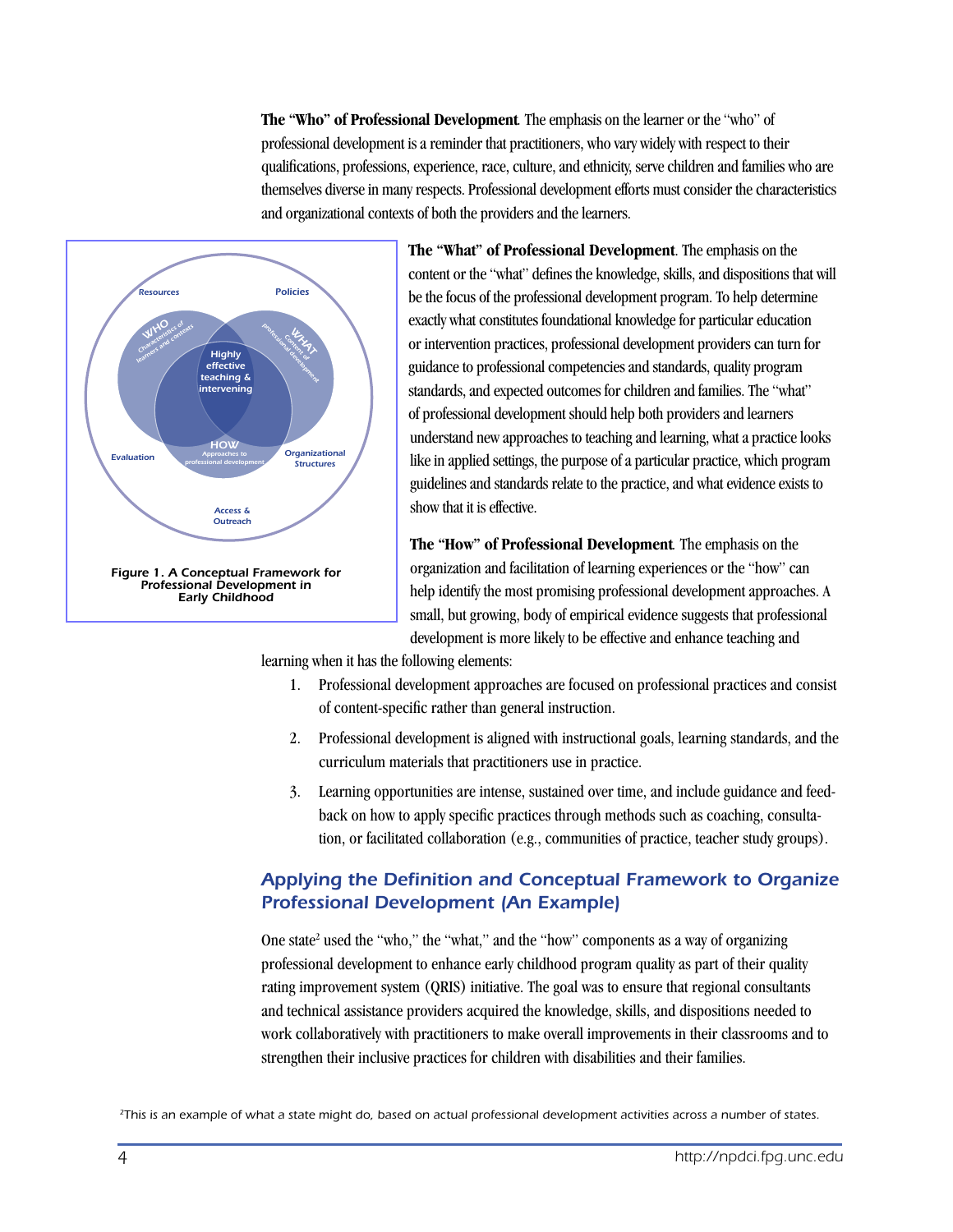## *The "Who"*

The primary audience for the professional development consisted of those who provided consultation or technical assistance to direct service providers (e.g., teachers, child care providers) in an effort to improve the quality of early childhood programs and services. The results of a statewide survey revealed that most quality consultants and technical assistance providers had either a bachelors or masters degree and experience teaching or administering early education programs. The vast majority had no formal education or experience working as a consultant or technical assistance provider or in supporting quality inclusive practices for children with disabilities and their families.

## *The "What"*

The state developed professional competencies to define effective consultation and technical assistance services in conjunction with its accountability and program improvement efforts. The competencies defined what quality consultants and technical assistance providers should know and be able to do and were useful in identifying the content of the professional development. The primary content areas included:

- Strategies for collaborating and communicating with early childhood teachers and providers based on effective models of consultation and technical assistance,
- • High quality early childhood practices and specialized instructional strategies (including tiered approaches) that were matched to children's individual needs and that supported professionalfamily partnerships,
- Information on program quality standards and the state's QRIS criteria, including provisions related to serving children with disabilities and their families, and
- Knowledge and skills related to measuring and documenting both general program quality and quality inclusive practices.

## *The "How"*

To ensure that quality consultants and technical assistance providers acquired core knowledge and skills and had the support they needed to implement high quality technical assistance services, the planners developed a standardized and centralized approach to professional development. Intensive professional development institutes were designed to ensure that participants understood program quality standards, recommended early childhood practices (both general and specialized), methods of documenting program quality, and effective models for working collaboratively with early childhood practitioners in a variety of programs and settings. To provide ongoing support, planners also established a community of practice in which participants were encouraged to observe and reflect on one another's technical assistance practices as a method of refining and improving these practices.

## *Conclusion*

Applying a definition and conceptual framework as a way of organizing professional development could be useful to others who are committed to creating an integrated early childhood professional development, a necessary step in addressing the need for a highly effective early childhood workforce.  $\blacksquare$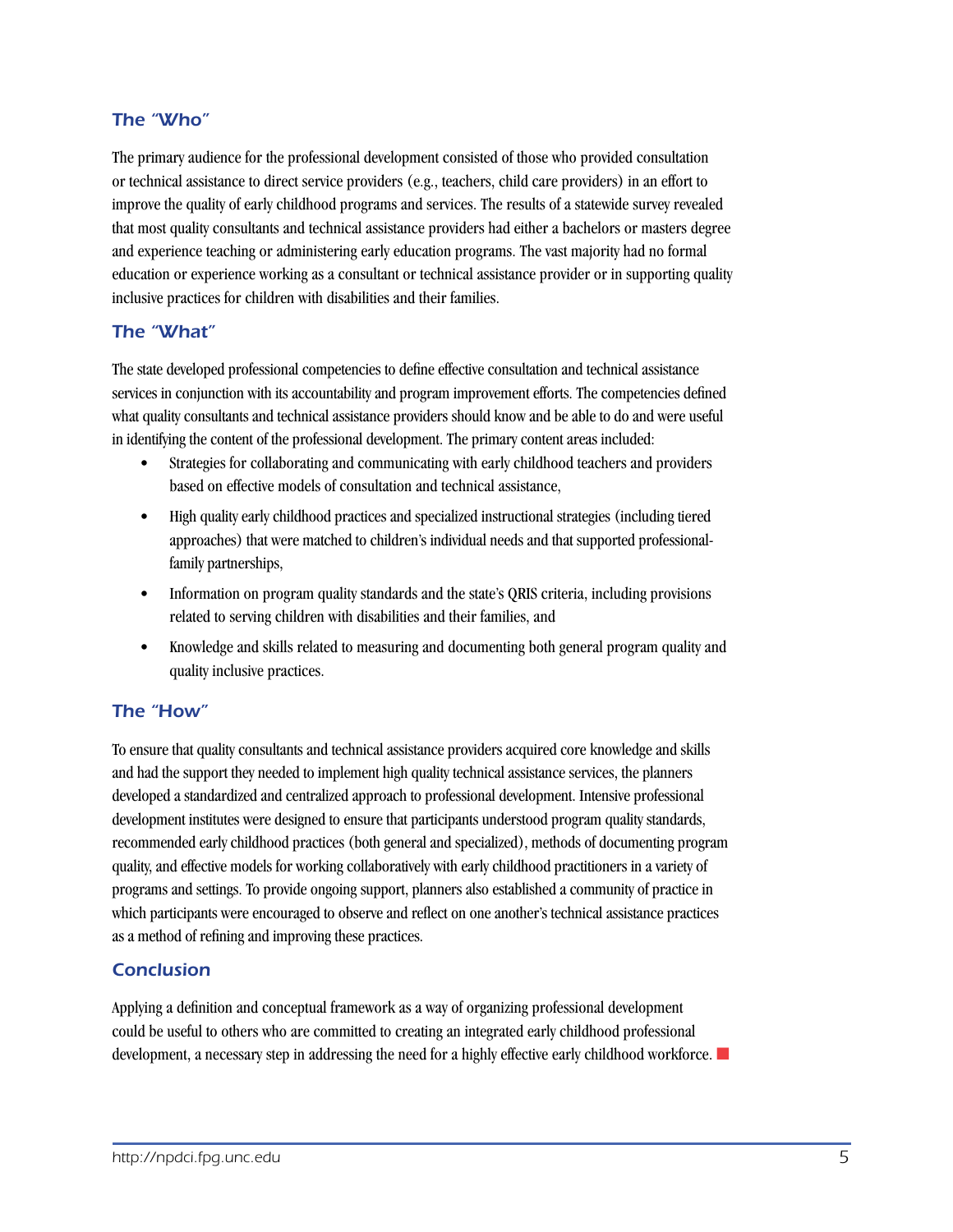The concepts presented in this document were the result of a collaborative effort. Family members, practitioners, researchers, policymakers, state and local programs administrators, higher education faculty, and representa *he concepts presented in this document were the result of a collaborative effort. Family members, practitioners, researchers, policymakers, state and local programs administrators, higher education faculty, and representatives from advocacy and professional organizations provided input and feedback. This collaboration, which we refer to as knowledge exchange, is created through the collective wisdom of everyone involved in working with young children and their families. We invite you to join the conversation on our website at <http://npdci.fpg.unc.edu>*

### *Professional Development Resources*

#### *Position statements or conceptual frameworks on professional development*

- Association of Teacher Educators (ATE). (2004, February). *ATE position framework*. Retrieved November 5, 2007, from [http://www.ate1.org/pubs/ATE\\_Position\\_Frame.cfm](http://www.ate1.org/pubs/ATE_Position_Frame.cfm)
- Barbour, N., & Pease, D. (1997). *The preparation of early education teachers*. Olney, MD: Association for Childhood Education International (ACEI).
- Darling-Hammond, L. (2006). Constructing 21<sup>st</sup>-century teacher education. *Journal of Teacher Education*, 57(3), 300-314.
- Division for Early Childhood (DEC). (1993). *Personnel standards for early education and early intervention*. Missoula, MT: Author. Retrieved November 5, 2007, from [http://www.dec-sped.org/pdf/positionpapers/PositionStatement\\_PersStan.pdf](http://www.dec-sped.org/pdf/positionpapers/PositionStatement_PersStan.pdf)
- Knowles, M. S. (1980). *The modern practice of adult education: From pedagogy to andragogy* (Rev. ed.). Englewood Cliffs, NJ: Cambridge Adult Education, Prentice Hall Regents.
- Maxwell, K. L., Feild, C. C., & Clifford, R. M. (2005). Defining and measuring professional development in early childhood research. In M. Zaslow & I. Martinez-Beck (Eds.), *Critical issues in early childhood professional development* (pp. 21-48). Baltimore: Brookes.
- Mitchell, A., & LeMoine, S. (2005). *Cross-sector early childhood professional development: A technical assistance paper*. Washington, DC: National Child Care Information Center. Retrieved November 5, 2007, from <http://nccic.acf.hhs.gov/pubs/goodstart/cross-sector.pdf>
- National Association for the Education of Young Children (NAEYC). (1993). *A conceptual framework for early childhood professional development: A position statement of the National Association for the Education of Young Children.* Washington, DC: Author. Retrieved November 5, 2007, from <http://www.naeyc.org/about/positions/pdf/psconf98.pdf>
- National Child Care Information Center (NCCIC). (2006). *Elements of a professional development system for early care and education: A simplified framework*. Retrieved on November 5, 2007, from <http://nccic.acf.hhs.gov/poptopics/pdsystem.pdf>
- Winton, P. J., McCollum, J., & Catlett, C. (2008). A framework and recommendations for a cross-agency professional development system. In P. J. Winton, J. A. McCollum, & C. Catlett (Eds.), *Practical approaches to early childhood professional development: Evidence, strategies, and resources* (pp. 263-272). Washington, DC: Zero to Three.

#### *Research findings or reviews on the effects of professional development*

- Allen, M. (2003). *Eight questions on teacher preparation: What does the research say? Summary of findings*. Denver, CO: Education Commission of the States. Retrieved November 5, 2007, from <http://www.ecs.org/ecsmain.asp?page=/html/educationIssues/teachingquality/tpreport/index.asp>
- Cochran-Smith, M., & Zeichner, K. (2005). Executive summary. In M. Cochran-Smith & K. M. Zeichner (Eds.), *Studying teacher education: The report of the AERA Panel on Research and Teacher Education* (pp. 1–36). Mahwah, NJ: Erlbaum.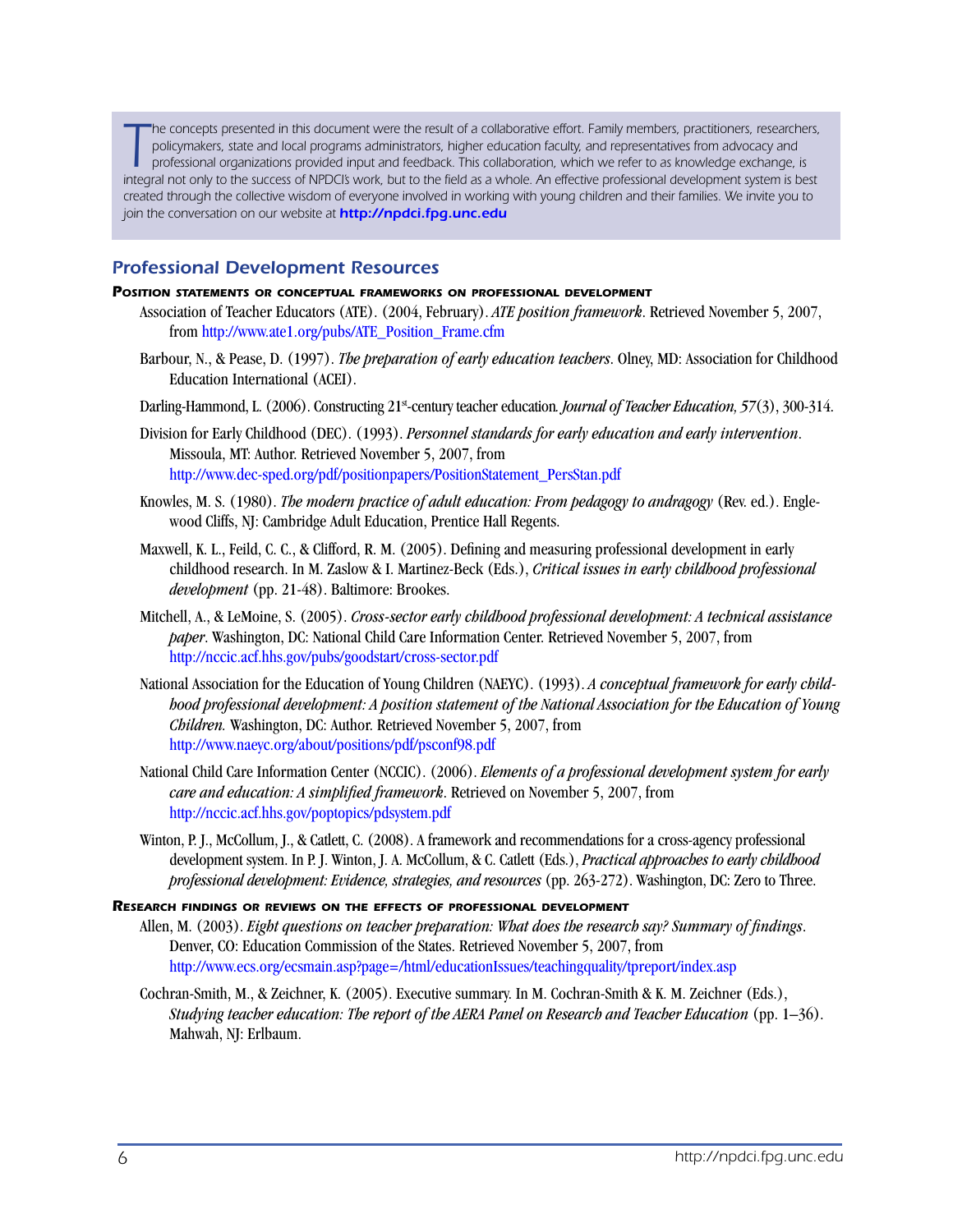- Early, D. M., & Winton, P. J. (2001). Preparing the workforce: Early childhood teacher preparation at 2- and 4-year institutes of higher education. *Early Childhood Research Quarterly, 16,* 285-306.
- Haskins, R., & Loeb, S. (2007, Spring). A plan to improve the quality of teaching in American schools. *The Future of Children* (Policy Brief). Princeton, NJ: Woodrow Wilson School of Public and International Affairs. Retrieved November 5, 2007, from <http://www3.brookings.edu/es/research/projects/foc/20070328.pdf>
- Hill, H. (2007). Learning in the teaching workforce. *The Future of Children, 17*(1), 111-127. Retrieved January 7, 2008, from [http://www.futureofchildren.org/pubs-info2825/pubs-info\\_show.htm?doc\\_id=468970](http://www.futureofchildren.org/pubs-info2825/pubs-info_show.htm?doc_id=468970)
- Laitsch, D. (2003, February 19). Research-based characteristics of high-quality teacher preparation. *Research Brief: Translating Education Research into Action, 1*(4). Alexandria, VA: Association for Supervision and Curriculum Development. Retrieved January 10, 2008, from <http://www.ascd.org/portal/site/ascd/menuitem.03e1753c019b7a9f989ad324d3108a0c/>
- Maxwell, K. L., Lim, C.-I., & Early, D. M. (2006). *Early childhood teacher preparation programs in the United States: National report.* Chapel Hill: University of North Carolina, FPG Child Development Institute. Retrieved January 10, 2008, from [http://www.fpg.unc.edu/~npc/pdfs/national\\_report.pdf](file:///Users/harrison/Documents/NPDCi/%232468_ProDevPaper/www.fpg.unc.edu/~npc/pdfs/national_report.pdf ) (national report) http:/[/www.fpg.unc.edu/~npc/pages/state\\_reports.cfm](file:///Users/harrison/Documents/NPDCi/%232468_ProDevPaper/www.fpg.unc.edu/~npc/pages/state_reports.cfm ) (individual state reports)
- Whitehurst, G. J. (2002, March 5). *Research of teacher preparation and professional development.* Address to White House Conference on Preparing Tomorrow's Teachers. Retrieved November 5, 2007, from [www.ed.gov/admins/tchrqual/learn/preparingteachersconference/whitehurst.html](http://www.ed.gov/admins/tchrqual/learn/preparingteachersconference/whitehurst.html)
- Winton, P. J. (2006). The evidence-based practice movement and its effect on knowledge utilization. In V. Buysse & P. Wesley (Eds.), *Evidence-based practice in the early childhood field* (pp. 71-115). Washington, DC: Zero to Three.
- Winton, P. J., & McCollum, J. A. (2008). Preparing and supporting high quality early childhood practitioners: Issues and evidence. In P. J. Winton, J. A. McCollum, & C. Catlett (Eds.), *Practical approaches to early childhood professional development: Evidence, strategies, and resources* (pp. 1-12). Washington, DC: Zero to Three.

#### *Early learning standards or guidelines and professional development*

- National Child Care Information Center (NCCIC). (n.d.). *Decision points and options for weaving early learning guidelines into professional development*. Retrieved November 5, 2007, from<http://www.nccic.org/pubs/goodstart/dpweavingelg.html>
- Scott-Little, C., Lesko, J., Martella, J., & Milburn, P. (2007, Spring). Early learning standards: Results from a national survey to document trends in state-level policies and practices. *Early Childhood Research & Practice, 9*(1). Retrieved November 5, 2007, from<http://ecrp.uiuc.edu/v9n1/little.html>

#### *Personnel standards and professional competencies*

- Buysse, V., & Wesley, P. W. (2005). Consultant knowledge, skills, and dispositions. In V. Buysse & P. W. Wesley, *Consultation in early childhood settings* (pp. 21–38). Baltimore: Brookes.
- Division for Early Childhood (DEC) of the Council for Exceptional Children (CEC). (2007). *Knowledge and skill base for all beginning special education professionals in early childhood special education/early intervention*. Retrieved November 5, 2007, from [http://www.dec-sped.org/pdf/positionpapers/ECSE%20KnowSkill%205-30-07.pdf](http://www.dec-sped.org/pdf/positionpapers/ECSE KnowSkill 5-30-07.pdf)
- Hyson, M. (2003). *Preparing early childhood professionals: NAEYC's standards for programs.* Washington, DC: National Association for the Education of Young Children.
- National Association for the Education of Young Children (NAEYC). (various dates). *Standards for professional preparation programs*. Retrieved January 10, 2008, from <http://www.naeyc.org/about/positions/ppp.asp>
- National Board of Professional Teaching Standards (NBPTS). (2001). *Early childhood generalist standards for teachers of children ages 3-8* (2nd ed.). Retrieved November 5, 2007, from [www.nbpts.org/index.cfm?t=downloader.cfm&id=47](http://www.nbpts.org/index.cfm?t=downloader.cfm&id=47)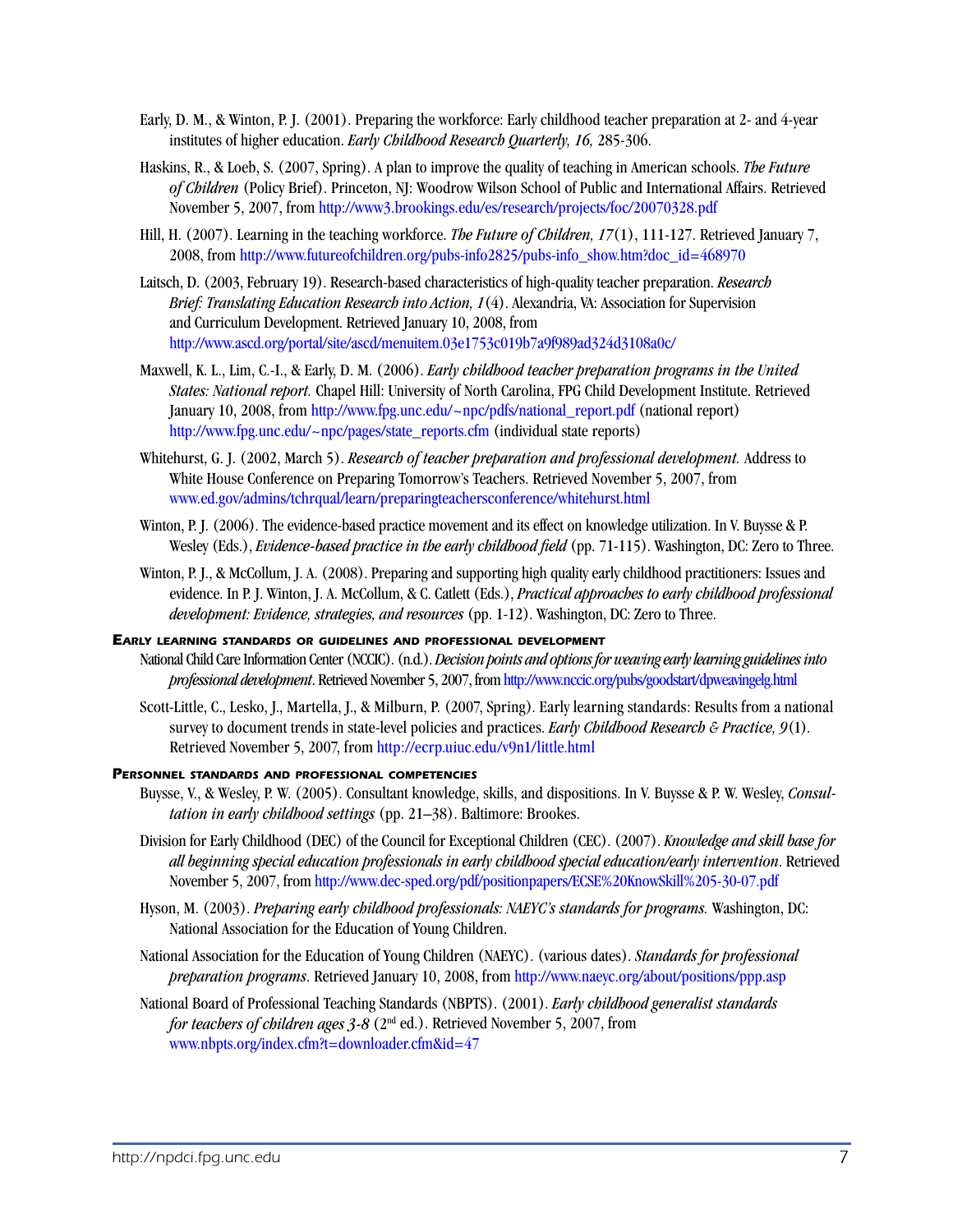- Sadowski, M. (2006). *Core knowledge for PK-3 teaching. FCD Policy Brief, #5*. New York: Foundation of Child Development. Retrieved November 5, 2007, from [http://www.fcd-us.org/usr\\_doc/Core\\_Knowledge.pdf](http://www.fcd-us.org/usr_doc/Core_Knowledge.pdf)
- Sandall, S., Hemmeter, M. L., Smith, B. J., & McLean, M. E. (2005). *DEC recommended practices in early intervention/early childhood special education*. Missoula, MT: Division for Early Childhood.
- Stayton, V. D., Miller, P. S., & Dinnebeil, L. A. (Eds.). (2003). *DEC personnel preparation in early childhood special education: Implementing the DEC recommended practices*. Missoula, MT: Division for Early Childhood.

#### *Selected recent publications on professional development in early childhood*

- Kagan, S. L., Kauerz, K., & Tarrant, K. (2007). *The early care and education teaching workforce at the fulcrum: An agenda for reform.* New York: Teachers College Press.
- National Child Care Information and Technical Assistance Center (NCCIC). (2007). *Early childhood professional development systems toolkit* [Compact disk]. Fairfax, VA: Author.
- Winton, P. J., McCollum, J. A., & Catlett, C. (Eds.). (2008). *Practical approaches to early childhood professional development: Evidence, strategies, and resources.* Washington, DC: Zero to Three.
- Zaslow, M., & Martinez-Beck, I. (Eds.). (2006). *Critical issues in early childhood professional development.* Baltimore: Brookes.